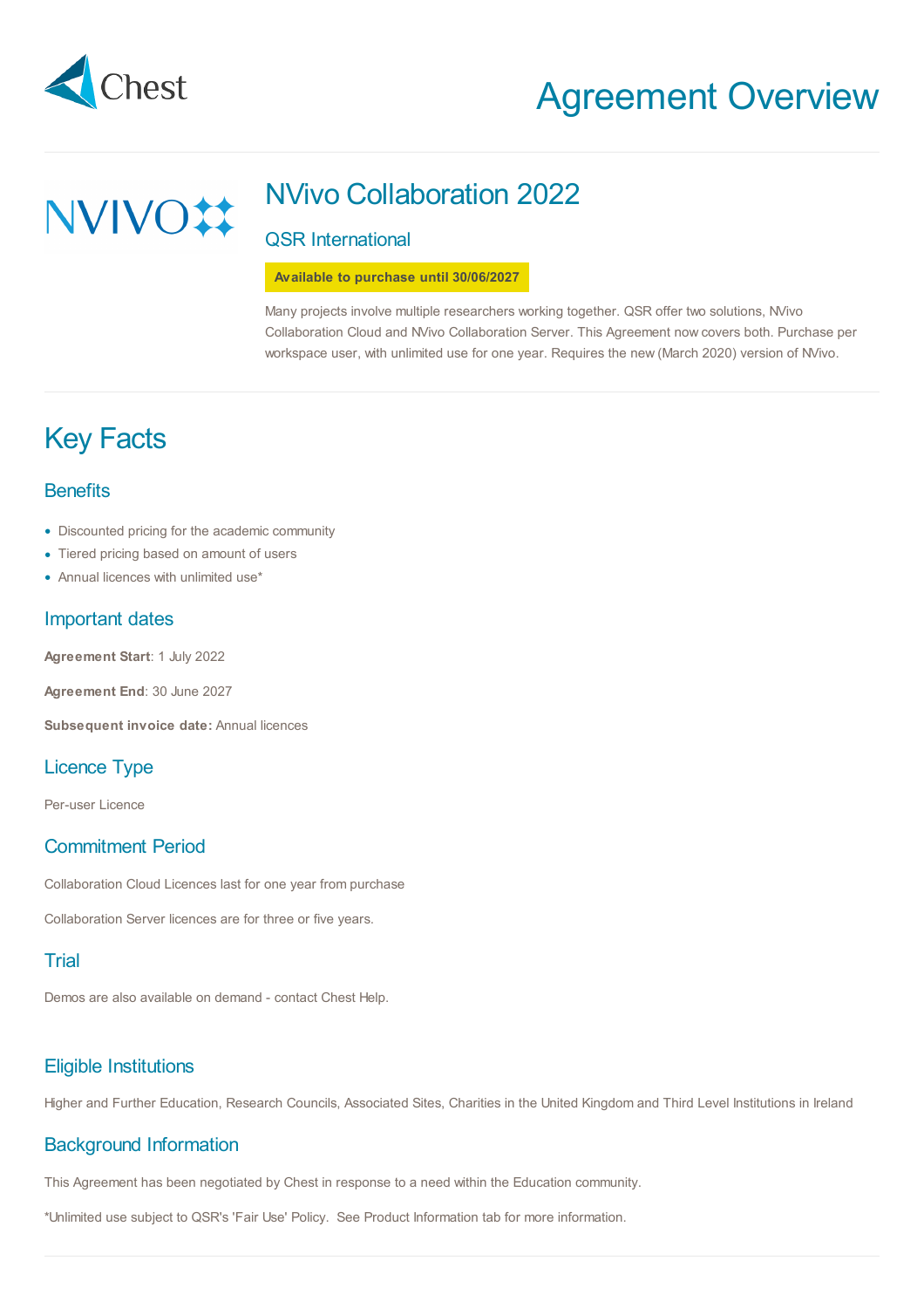# Product Information

## **Supplier Details**

**Licensor:** QSR International (UK) Ltd, registered in England and Wales (company number 6906225), The Innovation Centre, Sci-Tech Daresbury, Keckwick Lane, Daresbury, Cheshire WA4 4FS

## Product Description

As research teams expand in size and geography, so does the importance of collaboration with colleagues. Share data, expertise, and insights with QSR's collaboration solutions.

## **NVivo Collaboration Cloud**

NVivo Collaboration Cloud uses the power of the cloud to enable teams to work together on NVivo projects, no matter where they may be working.

### **Easy Project Sharing and Collaboration**

When working within NVivo Collaboration, you're able to bring together the right people to deliver the best research outcomes in one central project. Collaborating is easy, with all NVivo project files being stored within the one project. There's no need to send multiple files and folders when sharing a research project, meaning your team members can access everything in one place without the risk of data going missing. Featuring simple user management, permissions are easily managed based on the role of each team member.

### **Compliant, Secure Teamwork**

Simplify shared projects with a secure way to store data, master project files, and your team's work. Master projects are stored directly in the cloud, making them accessible from anywhere in the world. Collaboration Cloud maintains a full version history, letting you see the work that's been done and keeping all collaborators up to date with the most current information.

NVivo Collaboration Cloud is maintained by servers in the USA, Canada, Singapore and Europe. It uses Microsoft Azure's public cloud to store data, and is fully GDPR compliant. Collaboration Cloud also complies with the strict regulations and conditions set forth in HIPAA (Health Insurance Portability and Availability Act of 1996).

#### **Easily Work Offline**

NVivo Collaboration Cloud uses the power of the cloud to host and merge projects, but also enables team members to work offline or to back up data. Simply download the project to your computer or laptop to conduct analysis, compile notes and offer additional insights. Once your work for the day is done, save and upload to the workspace so your contributions can be added to the master project.

#### **QSR Fair Usage Policy**

The licence, as acquired through Chest, does not have a specific limit on amount of hours of use. Instead, QSR employ a 'Fair Use' policy, whereby the System will send notifications when Licensee has consumed 75% / 95% / 100% of allowance. If Licensee expects to exceed allowance additional seats may be purchased to generate new allowance. QSR consider it extremely unlikely that any user, over the course of one year and with normal academic or administrative use, will come anywhere near the limit, they anticipate most users will not even receive the 75% notification within a year.

## **Find out [more](https://www.qsrinternational.com/nvivo-qualitative-data-analysis-software/about/nvivo/modules/collaboration) here**.

### **NVivo Collaboration Server** *(aka NVivo for Teams)*

NVivo Server is a server-side application that manages NVivo for Windows projects in a centralized database repository—allowing users to work on the same project at the same time. NVivo Server, also known as NVivo Collaboration Server and NVivo for Teams, can help your organization to:

- Streamline project management—users can store all NVivo projects in a central database repository on NVivo Server. You can monitor, maintain, backup and keep track of all projects in one secure location.
- Promote collaboration—team members can work in the same project at the same time, and see each other's updates as they work. To speed things up, large sources such as datasets can be analyzed by multiple researchers at once.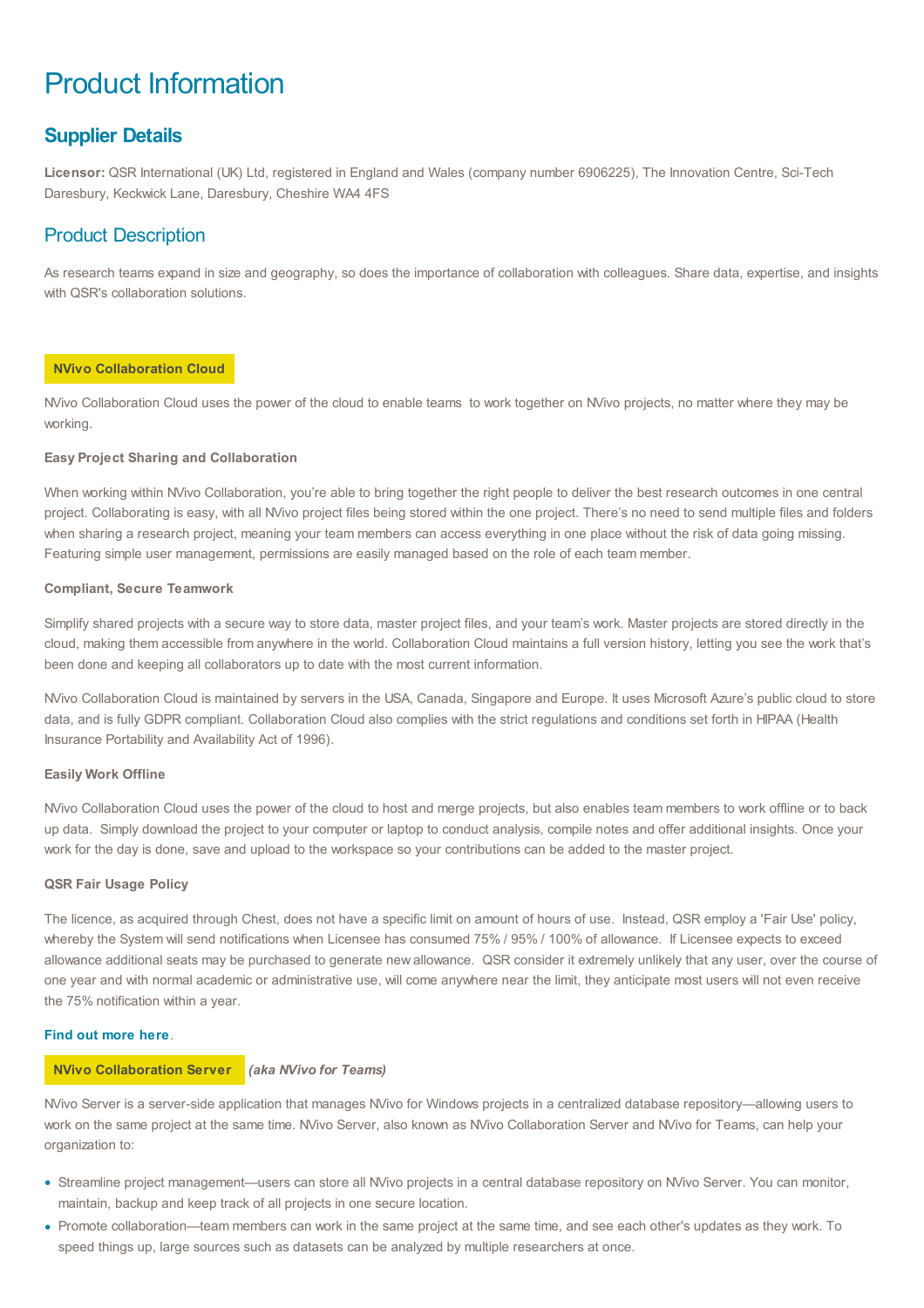- Enhance security—role-based permissions cater for different levels of server access. Specified users (or groups) can create new projects while others can only view and edit existing projects. In individual projects, Project Owners can assign user roles to control access. Users access the server using authenticated Windows login credentials.
- Work with small or large projects—NVivo Server projects, unlike standalone NVivo for Windows projects, can be larger than 10GB—project size is only limited by available storage capacity.
- Setup and manage user access with the easy-to-use browser-based NVivo Server Manager.

**This [page](http://techcenter.qsrinternational.com/desktop/ns11_R2/ns11_R2_before_you_install.htm)** explains what is installed when you install NVivo Server and provides information about unsupported [configurations.](http://techcenter.qsrinternational.com/desktop/ns11_R2/ns11_R2_understand_user_access.htm) **This page** explains user access.

## Some more information about Collaboration Cloud

**Q**: If academics at one university were working with colleagues at another university (where that university was also signed up the Chest agreement), would individuals from the 2 institutions be able to collaborate on the same projects?

**A:** Definitely! But there are some nuances to that as Collaboration Cloud is designed to be bought by individual workspace/research teams. You don't buy Collaboration Cloud across the board for everyone. You buy it per team that wants it. So, let's say you had 4 people at University 'A' wanting to collaborate with 3 people at University 'B', 2 at an American university, 1 independent researcher in Kuala Lumpur and 4 in the Australian Ministry of Defence (or whatever mix you can envisage) then the lead partner – University A – would buy a Collaboration Cloud for 14 people and the admin user would then allocate those licenses to each of those users. They, and only they, would then have access to the central project that you build. One of those 4 University A users might also be on a completely separate project being run by University B. 'B' would also need to buy a separate Collaboration Cloud license to cover that instance. This would give the researcher from 'A' access to the data in A's project but wouldn't then give the researchers at University B access to the project run by 'A'. It's been designed this way so that you can keep projects separate and safe from a data protection perspective. Access is by user and by project and only where an individual user has been invited into a specific project by the admin user/project owner.

**Q:** If we had 10 researchers here who wanted to work with 5 researchers at a different institution, would either we or they have to buy all 15 licences on the same agreement, and then allocate (and potentially recharge) licences to the users at the other institution; or could we and they each buy licences on our own agreement, but then somehow have them all access the same project?

**A:** The lead partner would buy Collaboration Clouds for everyone no matter where they are and then allocate them out to specific email addresses. You can cross-charge that however you like of course. Everyone would also need to be using the latest version of NVivo – the one after 12 – and so if they were Chest Universities would need to have signed the contract amendment to allow that. And they'd all need to be on the same OS: preferably Windows. Finally you'd want to be satisfied that all relevant Data Protection angles were covered off if you're sharing data outside of your University. We don't enforce that bit but you'd obviously want to for your own peace of mind – the access control aspects of Collaboration Cloud allow you to manage that since only people you directly invite to join can see the data.

**Q**: Can the institution purchase and then assign the workspace owner to a member of the team through the portal?

**A**: Whoever the client asks QSR to setup as the owner is actually setup as the Admin contact – it is usually the purchaser or the owner of the ELA. They then add the other contacts, including a Workspace Owner (if they want to use that Role – depends on the size of the team). This help page explains more: **<https://help-nv.qsrinternational.com/20/win/Content/projects-teamwork/nvivo-collaboration.htm>**

#### **Q:** How does Collaboration Cloud differ from Collaboration Server?

A: Collaboration Cloud stores the data in the Cloud and so you need to be happy from a data sensitivity point of view that this is ok. It's secure: hosted on Microsoft Azure in EEA so GDPR compliant. Encrypted end-to-end and at state, etc. But always worth checking there's nothing that exceeds those security levels in terms of the data. It works by acting as a data repository set up by the admin user. Individual users then download copies of the data, work on it and re-upload for the admin user to merge together.

#### **Q**:Where is the data stored?

**A**: QSR have data storage in US, Canada, Singapore or Europe, but they assign servers based on customer location. All UK&I institutions get allocated storage on the European servers. For full clarity the servers are Microsoft Azure servers hosted in the Netherlands and with backups in Ireland

**Q**: How do we assign Admins and Users?

**A**: This page explains the process to assign admins and users via the portal: *NVivo Collaboration Cloud [\(qsrinternational.com\)](https://help-nv.qsrinternational.com/20/win/Content/projects-teamwork/nvivo-collaboration.htm)*"

## Useful resources

Read all about NVivo Collaboration Cloud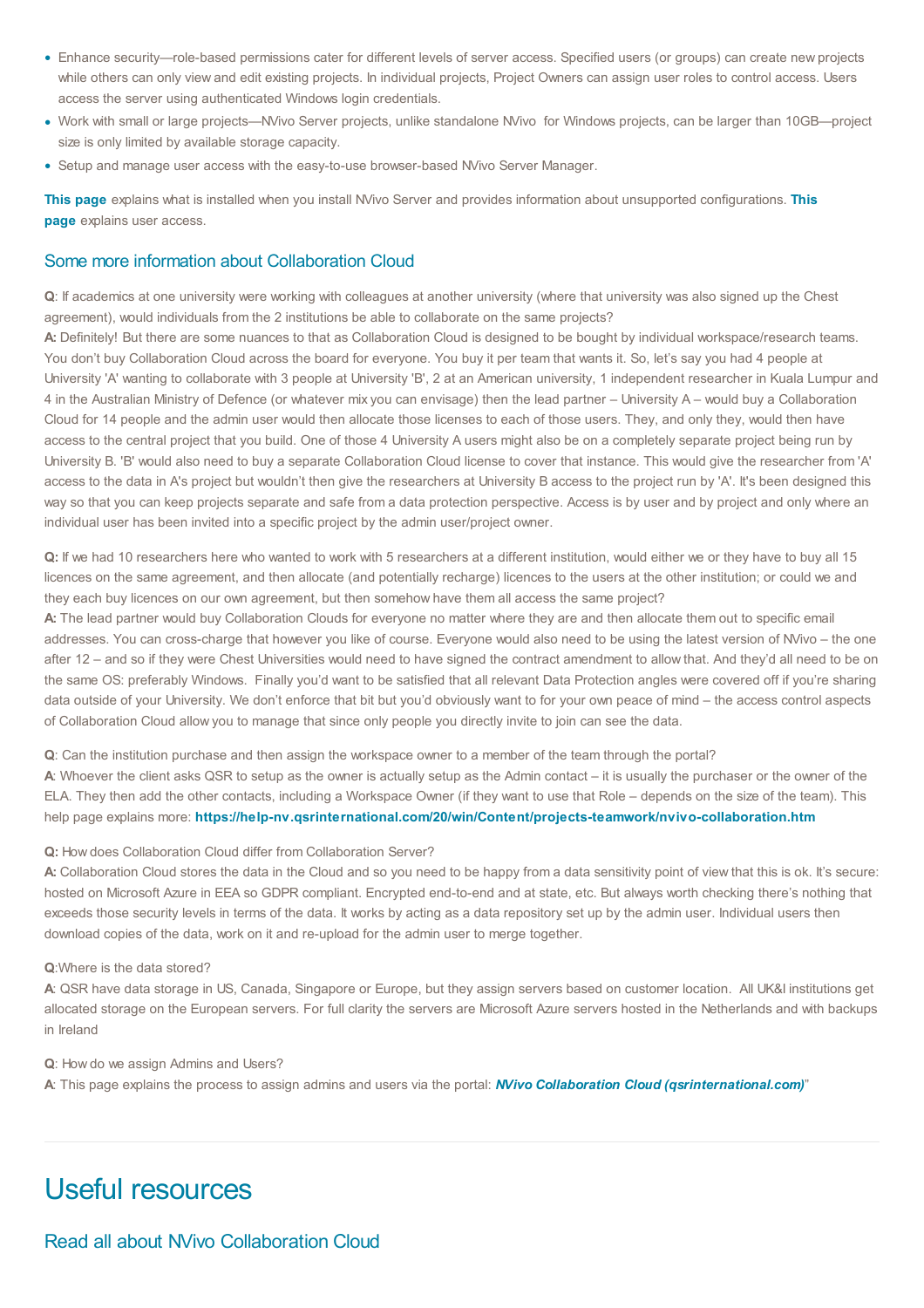Collaboration Cloud is an NVivo add-on module allowing teams to collaborate on NVivo projects. It stores projects securely in the cloud, providing a space to pass work between team members—project managers upload master projects that collaborators download and work on, then the collaborators upload their versions for the project managers to download and merge back into the master... Read more **[here](https://help-nv.qsrinternational.com/20/win/Content/projects-teamwork/nvivo-collaboration.htm)**.

## Find out about the new NVivo, Collaboration Cloud and Transcription

On the 17 July 2020 QSR ran a webinar aimed at Admins and IT folk (rather than users) looking at the new NVivo, Collaboration Cloud and Transcription. Click on the below image to watch the recording.



# 0 A SHARE  $\mathbb{Z}_2$  SAVE ...

Click on the link to viewQSR's on demand webinar: **Improving Research Team [Collaboration](https://go.nvivobyqsr.com/Team_Collaboration) with NVivo**

## **Allocating Licences in NVivo Collaboration Cloud**

The license has been assigned to you using your Licence Admin email address. If you log into the MyNVivo portal using that email address and whatever password you setup for it then you can move the Collaboration subscription on to the end-user. Instructions for that can be found here: **Multi-user licenses [\(qsrinternational.com\)](https://help-nv.qsrinternational.com/20/win/Content/about-nvivo/multiseat-license.htm)**

If you don't see the subscription showing up then if you click the little person icon in the top right of the screen then you should find that you've got more than one account listed in the system. Depending upon how many are set up against you click through them and find the one that's got the Collaboration license against it and then the instructions above can be followed.

# Service and Support

## **Trials**

All users can try Collaboration Cloud via **[this](https://www.qsrinternational.com/nvivo-qualitative-data-analysis-software/try-nvivo) link**. Demos are also available on demand - contact Chest Help

## Product Documentation

The Supplier shall grant Licensees access to all product and user documentation that is normally made available to its other customers and are included in the licence fee.

## Training and Training Materials

Authorised Users will have access to the **NVivo [Education](https://www.qsrinternational.com/nvivo-qualitative-data-analysis-software/support-services/customer-hub) Centre**.

## Technical Support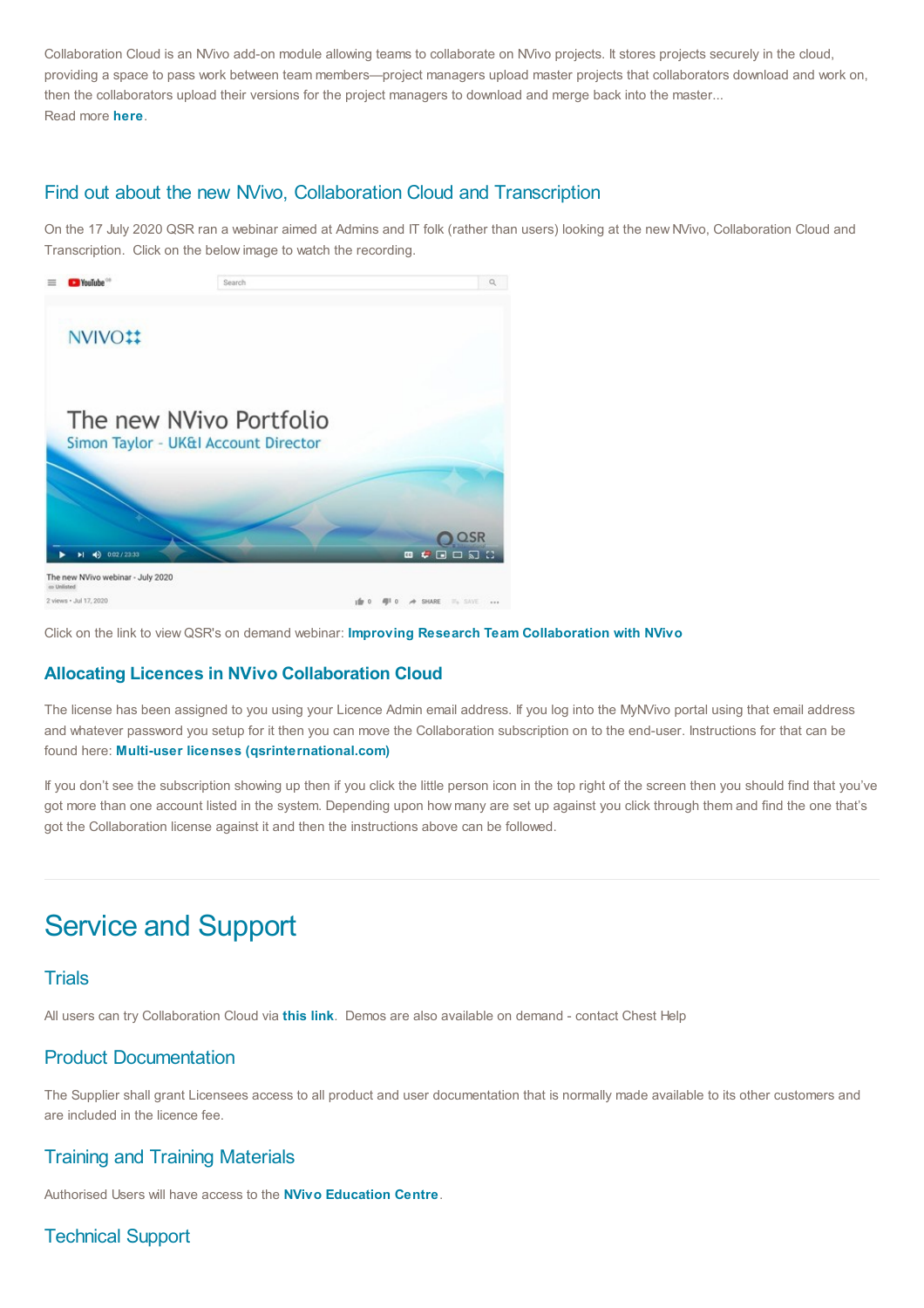Support (Help Desk) is available Monday to Friday from 6am to 5pm Melbourne, Australia, time. In normal circumstances response to email will be within 24 working hours.

- by phone in the UK: +44(0) 1925 358100
- by email: info@qsrinternational.com

## Supplier Web Address

**[www.qsrinternational.com](https://www.qsrinternational.com/nvivo/home?utm_source=Chest&utm_medium=Chest%20website&utm_campaign=EMEA%20April2018%20Chest&utm_term=-&utm_content=-)**

## System releases, new versions and functionality

The Supplier shall grant Licensees access to all training materials that are normally made available to its other customers and are included in the licence fee.

## Platforms

NVivo Collaboration Cloud is developed for use on PCs.

## Method of delivery of product

The Admin Contact will be provided with the necessary codes to allow the users to create their accounts. This usually takes 1-2 days.

# Terms and Conditions

The Chest Order, together with the Licence Terms and Conditions of the QSR ELA Transcription Service Addendum, create a legally binding contract between your institution, organisation or company and the Licensor. Therefore please read the terms and conditions carefully and only submit a Chest Order if its terms and conditions are acceptable to your institution, **organisation or company and you have the authority to make the financial commitment shown.**

## Licence Type

This Site licence is subject to the Licence Terms and Conditions of the QSR ELA Transcription Service Addendum which are detailed at the bottom of this page. The Standard Chest Licence does not apply here. Where below it is stated "Exceptions to the Terms and Conditions" this must be understood as meaning that the QSR ELA Transcription Service Addendum is the sole set of Applicable Terms and Conditions.

## Payment Terms

Jisc will invoice Licensed Institutions for the fee on receipt of a completed order.

### Chest is an Enterprise of Jisc. All Purchase orders must be made out to JISC, 4 Portwall Lane, Bristol, BS1 6NB

All terms contained in a PO are expressly rejected and do not form part of the Licence or vary the Licence terms in any way.

Payments are due within thirty days of invoice date; recipients of late payments are entitled to interest in accordance with *UK statutory provisions*.

## Termination Clauses

At the end of the Period of Agreement, if there is no new Agreement between QSR and Chest or a new Agreement directly between the Licensed Site and QSR, then Licensed Sites are required to remove all copies of QSR Products from their systems - including personal machines which have been loaded with a copy of the software - at the expiry of their Licence (Commitment) Period.

## Location and Use Permissions

The product(s) may be used by any Authorised User of the Licensee for Educational Purposes which includes the administration and management of the licensee's educational and research operations. These permissions are described in the terms and conditions for the Standard Chest Licence for Software.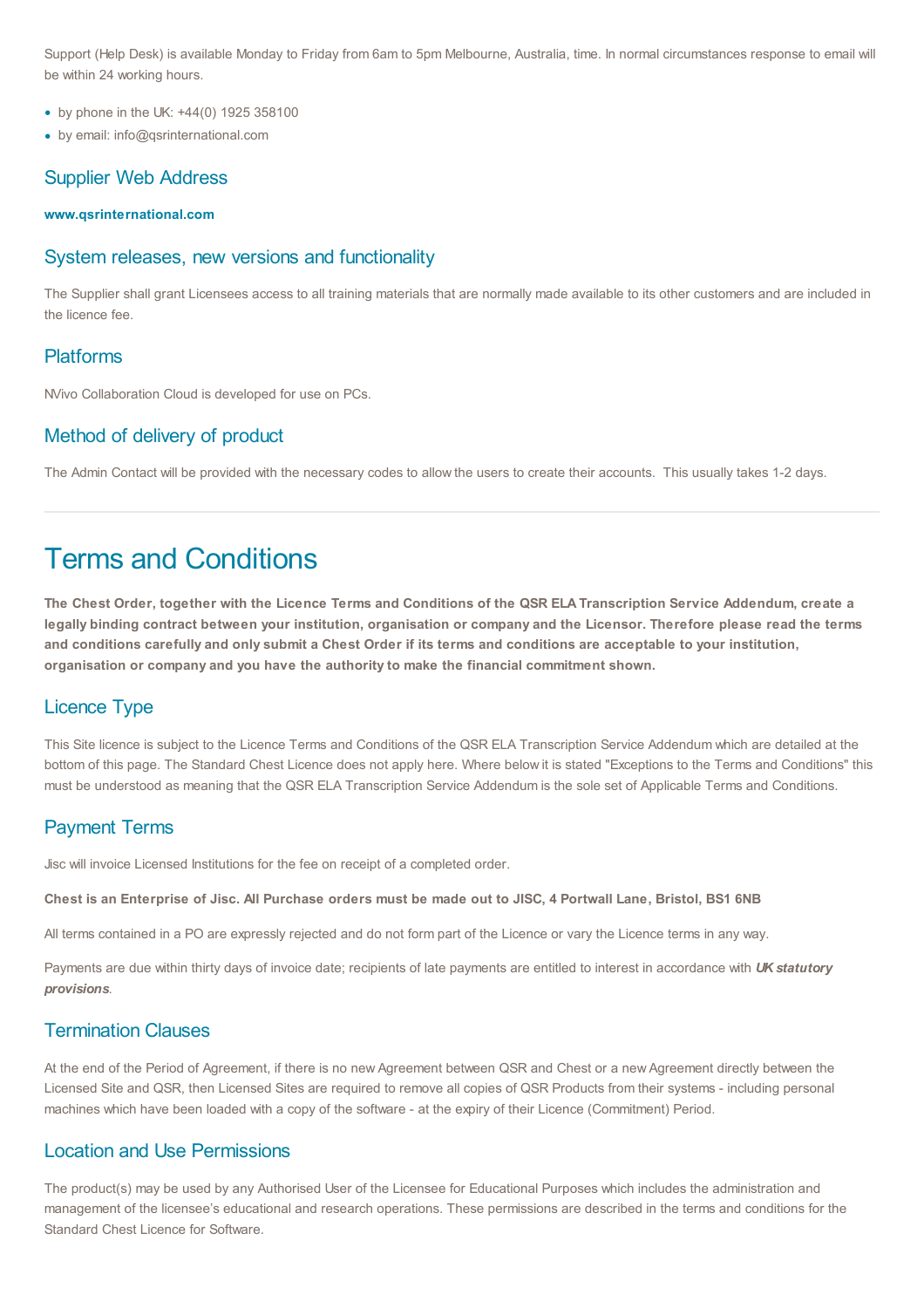| <b>Students</b>               | Yes |
|-------------------------------|-----|
| Academic Staff                | Yes |
| Non-Academic Staff            | Yes |
| Administration and management | Yes |
| Staff home use rights         | Yes |
| Student home use rights       | Yes |
| Installation on Hosted Server | Yes |

## Exceptions to the Terms and Conditions

## **QSR (Chest) Cloud Services Addendum (February 2021)**

#### **Parties**

QSR International (UK) Ltd of The Innovation Centre, Sci-Tech Daresbury, Keckwick Lane, Daresbury, Cheshire, WA4 4FS, United Kingdom ("QSR" / "we" / "us") and the Party named in the Chest Order ("Customer" / "you"). ("Chest" is a Jisc enterprise and service.)

#### **Recitals**

**A** QSR and the Customer have entered into a Licence Agreement ("Licence Agreement") through and under an Agreement in force between Jisc and QSR ("Agreement") in respect of certain QSR Licensed Software.

**B** The Customer wishes to obtain QSR's Cloud Services to be used in conjunction with the Licensed Software pending the expiry of the Licence Agreement.

**C** QSR agrees to supply and the Customer agrees to acquire the QSR Cloud Service on the terms of this Cloud Service Addendum.

### **Agreement**

### **1 Definitions**

In this Cloud Services Addendum, except where the contrary intention is expressed:

**Authorised Users** means (a) Students (which means any person undertaking education or research for whom the Licensee is responsible); and (b) Staff (which means: any personnel used by the Licensee to instruct or direct Students; the Licensee's research staff; and administrative and management personnel).

**Chest Order** means the order for the Cloud Service placed with Jisc using the relevant Chest Order Form.

**Commencement Date** in respect of this Cloud Services Addendum means the date specified in the relevant Chest Order.

**Data Protection Addendum** means the QSR Data Protection Addendum available at **Data Protection [Addendum](https://www.qsrinternational.com/legal-and-compliance/Data-Protection-Addendum)**.

**Fees** means the amounts payable by the Customer for use of the Cloud Service, in the amounts and in the currency specified in the Chest Order.

**GDPR** means the EUGeneral Data Protection Regulation 2016/679.

**NVivo™ Cloud Platform** means the IT infrastructure and networks owned, licensed, or managed by us, which are used by QSR and its service providers to provide the Cloud Service.

**myNVivo™ Portal** means the QSR Cloud Services portal at portal.mynvivo.com.

**Parties** means, collectively, QSR and the Customer, and "Party" means either one of them as the context may indicate.

**PAYG Service** means a Cloud Service which is provided on a pre-paid timed basis.

**Service Hours** means, in respect of a PAYG Service, the hours of use of the service acquired by you.

**Privacy Policy** means our privacy policy available at **[Privacy](https://www.qsrinternational.com/legal-and-compliance/privacy-policy) Policy**.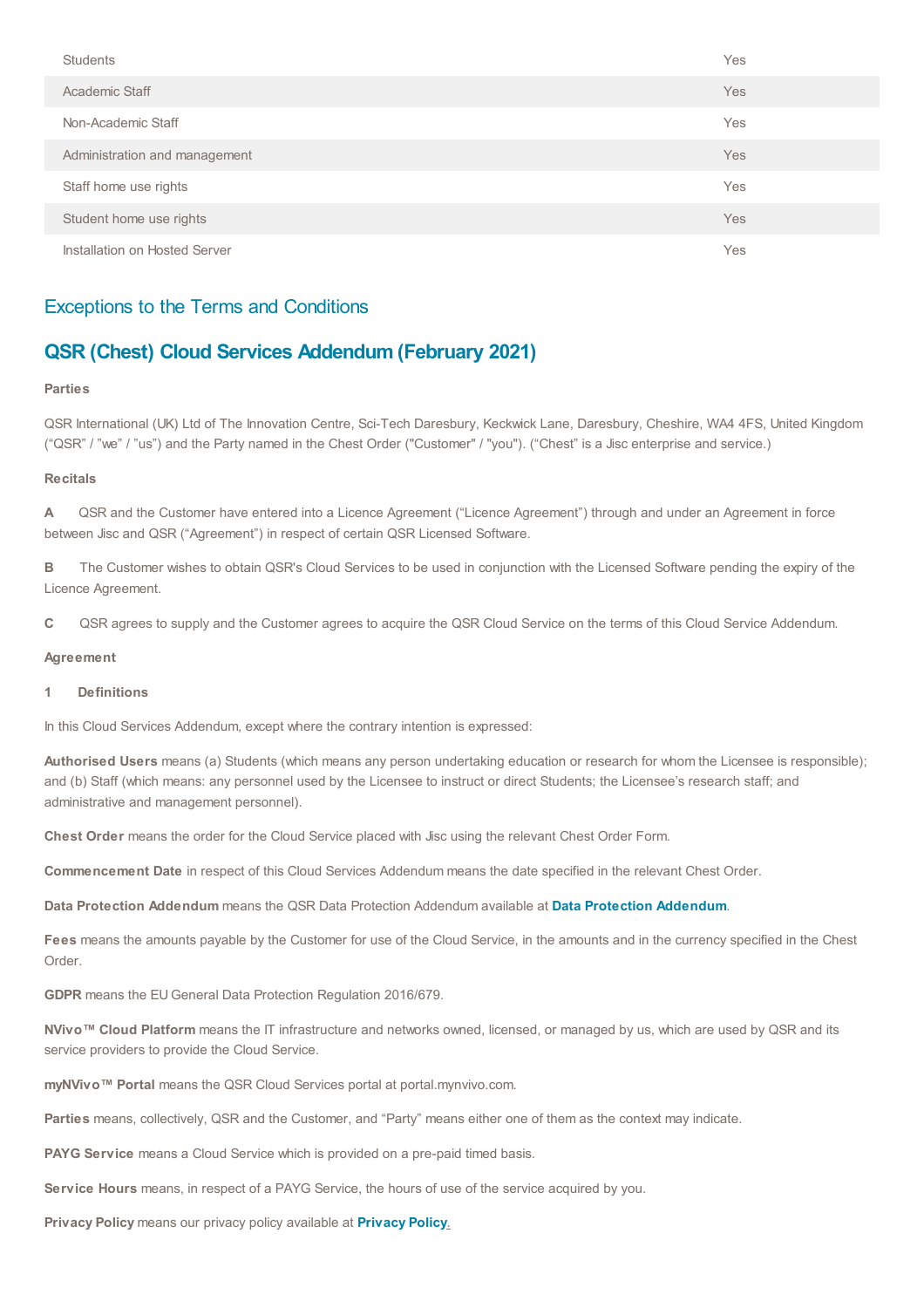**Service Specification** means the Service Specification for the relevant Cloud Service as published on the Jisc Chest website which sets out the details of the Cloud Service and any specific terms applying to that service.

**Software Licence** means the Licence Agreement for the Licensed Software obtained through and under the Agreement in force between Jisc and QSR.

**Subscription** means a Cloud Service provided on a subscription basis for a set term.

**Subscription Term** means the initial term of a Subscription, which will be from the Commencement Date until the renewal of the Software Licence, as extended by subsequent renewal periods.

#### **2 Cloud Services**

(a) Our Cloud Services are provided as PAYG Services or as a Subscription.

(b) The initial term of your Subscription will commence on the Commencement Date and run until the end of the term as stated in the Chest Order. If you cancel, your Subscription will terminate at the end of the then-current billing cycle, but you will not be entitled to any credits or refunds for amounts accrued or paid prior to such termination.

(c) For PAYG Services, you must pre-purchase Service Hours. All Service Hours you purchase will have an expiry date, as specified in the relevant Service Specification.

(d) Details of the individual Cloud Services, and any specific terms applying to a Cloud Service, are set out in the relevant Service Specification. We note that our Cloud Services may involve the use of various third-party tools and services.

(e) We may offer a free trial of a Cloud Service, either by way of an allocation of Service Hours or a free Subscription Period ("Trial"). Contracts for a Trial are to be made through the myNVivo™ Portal.

#### **3 Account Registration**

(a) You may need to register for a QSR account in order to place Contracts or access or receive a Cloud Service.

(b) Any registration information that you provide to us must be accurate, current, and complete.

(c) You must also update your information so that we may send notices, statements, and other information to you by e-mail or through your account.

(d) You are responsible for all actions taken through your accounts.

#### **4 Orders**

(a) You agree to purchase the Cloud Service as specified in the Chest Order. QSR's Cloud Service ordering documentation or purchase flow will specify your authorised scope of use for the particular Cloud Service, which may include:

(i) number and type of Authorised Users (as defined below);

(ii) storage or capacity; or

(iii) Service Hours or other restrictions.

(b) Once we receive your Chest Order, we will notify you through the myNVivo™ Portal that your order has been accepted and the status of your account. We reserve the right to reject any order but will provide reasons to you via e-mail or through the myNVivo™ Portal if we do so.

(c) In relation to NVivo Transcription, you may use the editor functionality of the Cloud Service with respect to transcribed files without charge for so long as the relevant text files are retained on the NVivo™ Cloud Platform.

(d) QSR reserves the right to delete Customer files remaining on the NVivo™ Cloud Platform as follows:

(i) Audio files 90 days after first upload; and

(ii) Text files 90 days after transcription.

(e) Notwithstanding any other term of the Agreement or the Chest Order, QSR gives no warranty or undertaking as to the quality of the output from the NVivo Cloud Service™ and, to that extent, the NVivo Transcription Service™ is provided "*as is*". Customer acknowledges that the quality of the output will depend on many factors including the clarity of the original recording, background noise and accents of the speakers.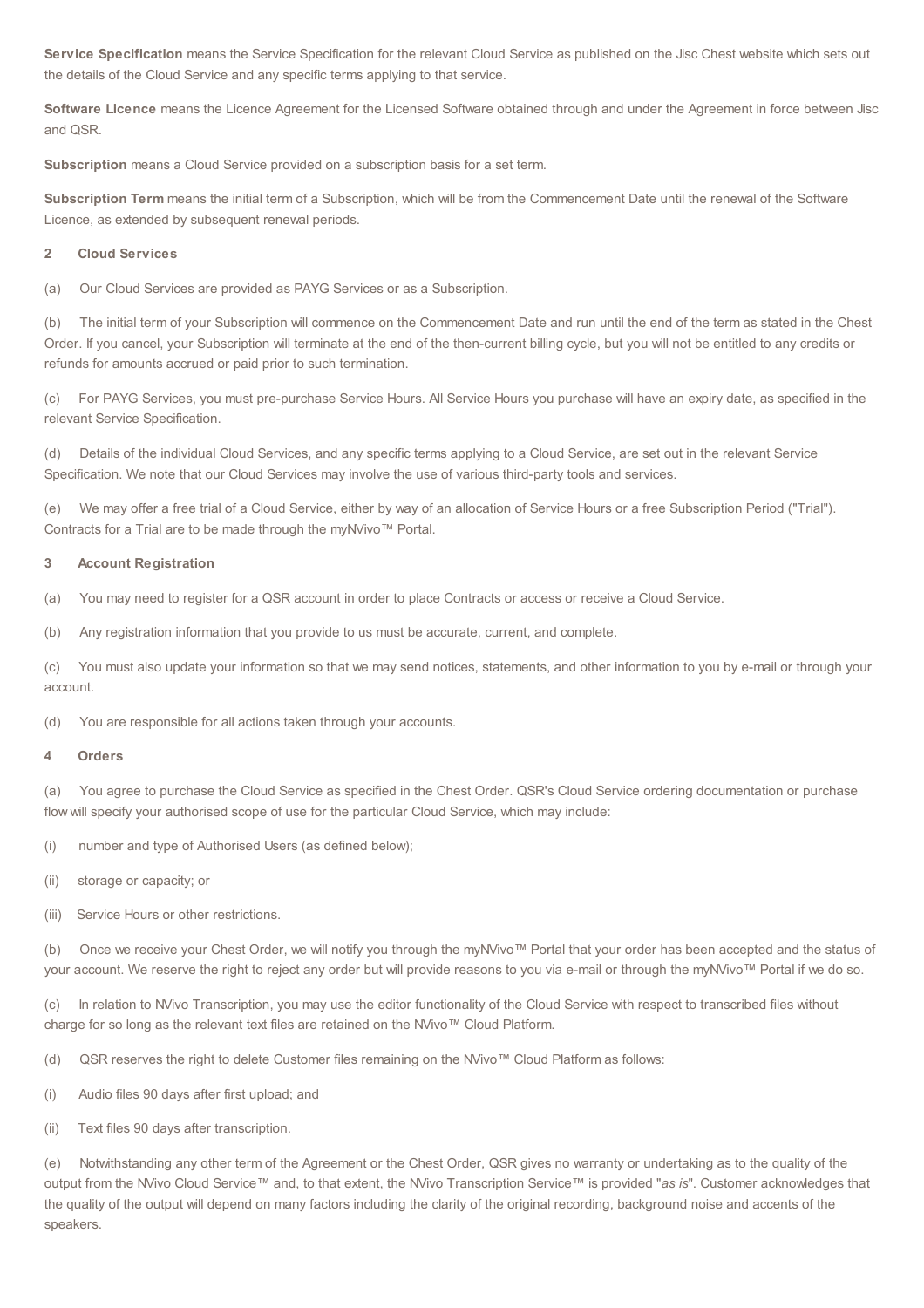## **4 Authorised Users**

(a) Only Authorised Users may access and use the Cloud Service. You are responsible for compliance with these Terms and Conditions by all Authorised Users.

(b) In relation to usernames and passwords that allow your Authorised Users to access and use NVivo Cloud Services ("Login Credentials"):

(i) you are responsible for ensuring that Authorised Users take all reasonable steps to safeguard their Login Credentials. We may assume that any person accessing or using the NVivo Cloud Service using those Login Credentials is one of your Authorised Users. You must also ensure that each of your Authorised Users only uses the Login Credentials that have been allocated to them, and that no other person uses such Login Credentials; and

(ii) if you become aware or have reason to suspect that there has been any unauthorised use of any Login Credentials that have been allocated to your Authorised Users, you must notify QSR immediately.

(c)... We may suspend access to the Cloud Service where we reasonably believe that there has been unauthorised use of the Cloud Service by any of your Authorised Users or through any Login Credentials issued to you. Where we do so, we will notify you within a reasonable time of the suspension occurring, and the Parties will work together to resolve the matter. Nothing in this paragraph (c) limits any other rights or remedies we may have in such circumstances.

### **5 Account Registration - Authorised Users**

Your Authorised Users will need to register for a QSR account through the myNVivo™ portal if deployed to a 'Known' or 'User Requested' user in order for the Authorised Users to access or receive the chosen Cloud Service.

### **6 Right to Access Services**

(a) Upon execution of this Cloud Services Addendum, and subject to payment of the Fees, we grant you a non-exclusive, non-transferable, limited licence to access and use the purchased Cloud Service solely for the lawful operation of your business and in accordance with the provisions of this Cloud Services Addendum.

(b) It is your responsibility to ensure that you have reliable and secure access to the internet so as to be able to effectively use the purchased Cloud Service.

#### **7 Your Content**

(a) As part of your use of the Cloud Service, you or your Authorised Users may upload to the NVivo™ Cloud Platform certain materials ("Your Content"). You must ensure that Your Content:

(i) does not infringe the intellectual property or other rights of another person;

(ii) is not defamatory, offensive, abusive, pornographic, profane or otherwise unlawful, including material that racially or religiously vilifies, incites violence or hatred, or is likely to insult or humiliate others based on race, religion, ethnicity, gender, age, sexual orientation or any physical or mental disability, unless in the context of valid lawful research;

- (iii) does not relate to unlawful conduct, unless in the context of valid lawful research;
- (iv) does not create a privacy or security risk to any person, including by soliciting personal information from any person;
- (v) does not solicit money from any person;
- (vi) is not false, misleading, or deceptive;
- (vii) does not contain financial, legal, medical, or other professional advice;
- (viii) is not likely to harm, abuse, harass, stalk, threaten or otherwise offend;
- (ix) is not likely to reflect negatively on us, including our goodwill, name, and reputation;
- (x) does not tamper with, hinder the operation of, or make unauthorised modification to the Cloud Service;
- (xi) does not breach any applicable laws; and/or
- (xii) does not otherwise result in civil or criminal liability for you, us, or any third-party.
- (b) You: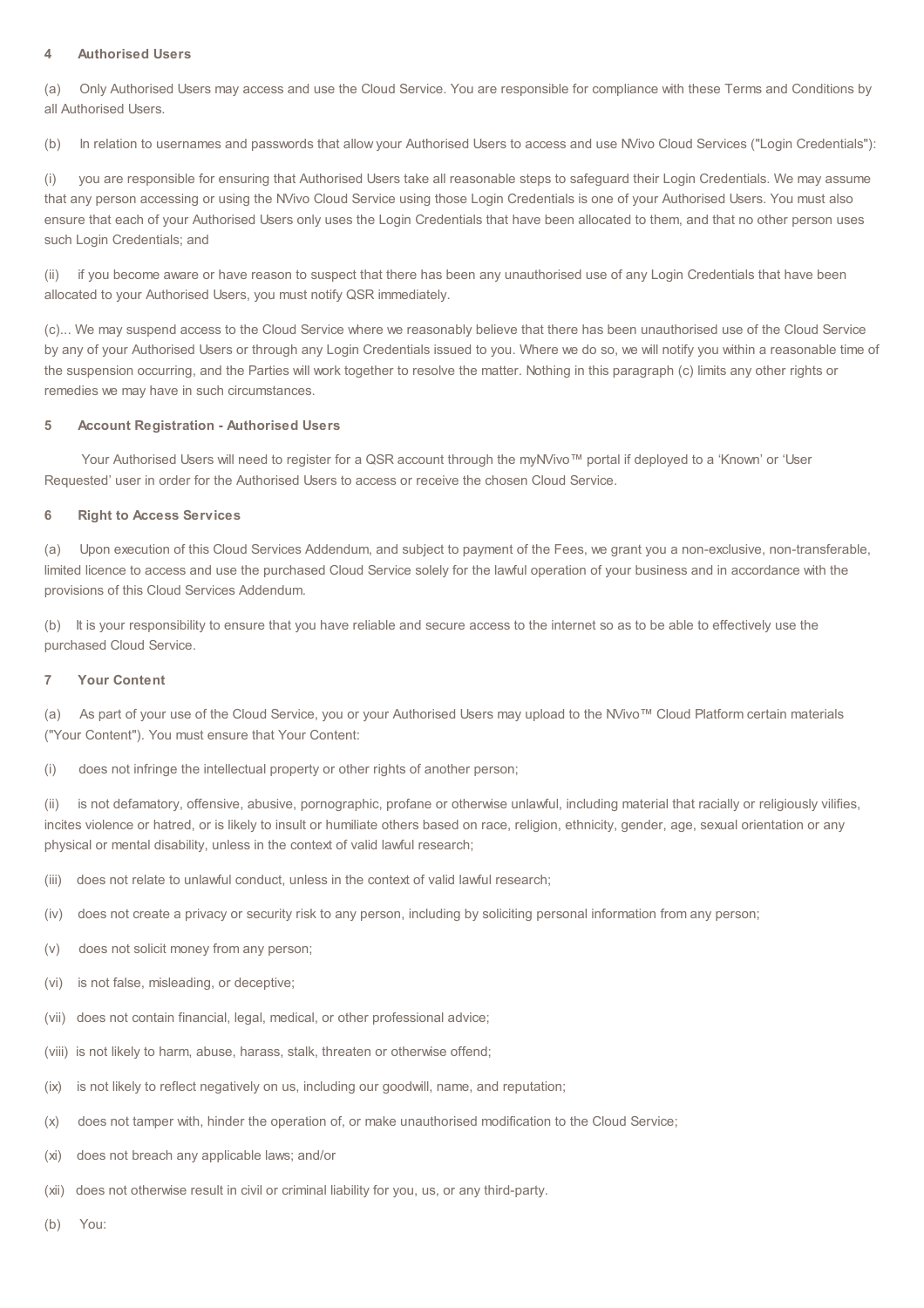(i).... grant to us a non-exclusive, worldwide, royalty-free, licence (including a right of sub-license to our subcontractors) to disclose, use, copy and modify Your Content as required by us but only for the purpose of providing the Cloud Services and complying with our obligations under this Cloud Services Addendum; and

(ii) warrant that you have the right to grant such permission.

(c) We may review Your Content and may modify or remove any of Your Content where we reasonably believe it violates this Cloud Services Addendum.

(d) QSR will adhere to good industry practice and procedures to prevent data loss, including a daily system data back-up, but does not give any guarantees in relation to loss of Your Content.

#### **8 Your Rights and Obligations**

(a) You must ensure that you and your Authorised Users comply with this Cloud Services Addendum, and you will be liable for the acts and omissions of your Authorised Users as if they were your acts or omissions.

(b) It is a condition of your use of the Cloud Service that you (and your Authorised Users) do not:

(i) sell, rent, lease, license, sublicense, display, time share or otherwise transfer the Cloud Service to, or permit the use of or access to the Cloud Service by, any third-party; and

(ii) remove any copyright or proprietary notice from the Cloud Service;

(iii) attempt to undermine the security or integrity of our computing systems or networks;

- (iv) use the Cloud Service for any purpose that is improper or unlawful;
- (v) use the Cloud Service in a way which may impair the functionality of the Cloud Service or other systems used to deliver it;

distribute viruses, spyware, corrupted files, or any other similar software or programs that may damage the operation of any computer hardware or software; and/or

(vii) engage in any other conduct that inhibits any other person from using or enjoying the Cloud Service.

#### **9 Fees and Payment**

- (a) The prices for each of the Products and payment terms are contained in the relevant Chest Order.
- (b) The Fee is paid annually in advance as specified in the Chest order form.
- (c) Jisc is the Party responsible for invoicing and collecting the Fee.
- (d) For Pay as You Go Cloud Services these will be paid in advance as specified in Chest order form.

#### **10 Privacy and Your Data**

(a) QSR's collection, use and disclosure of personal information or any other data the Customer provides to QSR will be governed by QSR's Privacy Policy.

(b) For the purposes of this clause 10, "Personal Data" means any information relating to an identified or identifiable natural person; an identifiable natural person is one who can be identified, directly or indirectly, in particular by reference to an identifier such as a name, an identification number, location data, an online identifier or to one or more factors specific to the physical, physiological, genetic, mental, economic, cultural or social identity of that natural person; and "Applicable Data Protection Laws" means all laws, regulations, binding legislative and regulatory requirements and codes of practice relating to data protection and the processing of Personal Data, as may be applicable to either Party or to the Cloud Service, including, without limitation: the Australian Privacy Act 1988 (Cth); the UK Data Protection Act 2018; the GDPR; and the Japanese Act on the Protection of Personal Information 2003.

(c) The Data Protection Addendum, which includes the standard contractual clauses as required under article 28 of the GDPR, forms part of this Cloud Services Addendum.

(d) You agree that QSR may use the services of third parties to provide part of the Cloud Service ("sub-processor") and that the subprocessor may, as required for the purposes of providing the Cloud Service, process Personal Data provided to us by you.

(e) Each Party warrants to the other that in relation to this Cloud Services Addendum, it will comply strictly with all requirements of any Applicable Data Protection Laws, whether enacted as at the Commencement Date or enacted subsequently.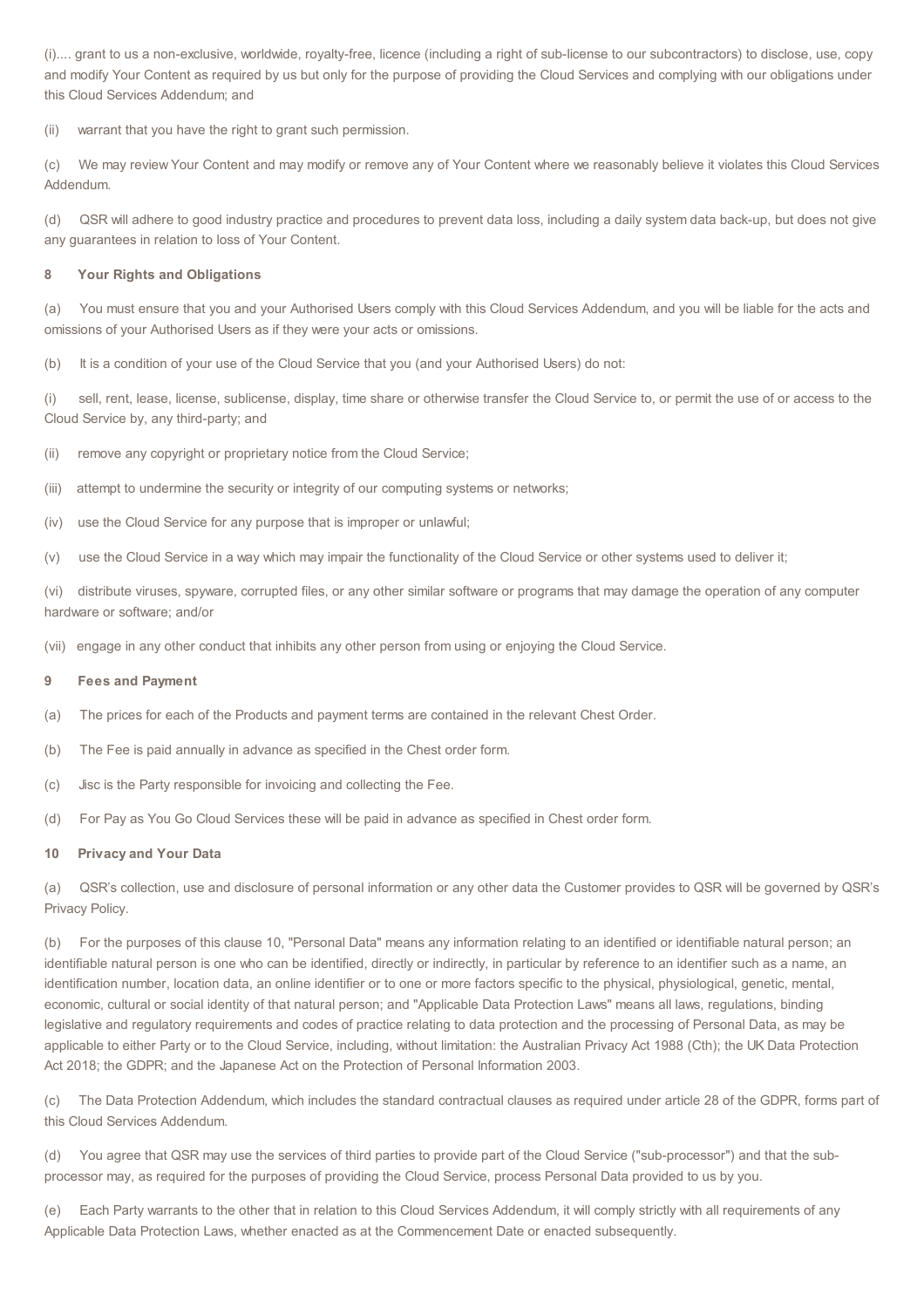(f) In using the Cloud Service, you must ensure that you are permitted to provide us with any Personal Data you provide to us, and that you have made any disclosures or obtained any consents necessary under any Applicable Data Protection Laws. Subject to this Cloud Services Addendum, we will establish and maintain appropriate, reasonable technical and organisational security measures in accordance with good industry practice to keep Your Content secure.

(g) We may only transfer any Personal Data you provide to us across a country border in the event that such action is required for the purpose of providing the Cloud Service and complying with our obligations under this Cloud Services Addendum. We will further ensure that the transfer of any Personal Data across a country border complies with Applicable Data Protection Laws.

(h) We may use and disclose to our service providers anonymous data about your use of the Cloud Service for the purpose of helping us to improve the Cloud Service. Any such disclosure will not include details of your identity or the identity of your associates unless prior consent has been provided for such disclosure.

#### **11 Security**

(a) You acknowledge that the internet is an insecure public network which means there are risks that information sent to or from the Cloud Service may be intercepted, corrupted or modified by third parties.

(b) Notwithstanding the foregoing, we will take all steps that a prudent and competent provider of services such as the Cloud Service would be expected to take to maintain the security and the integrity of the Cloud Service. Specifically, we will:

(i) implement administrative, physical, and technical safeguards to protect Your Content that are no less rigorous than accepted industry information security best practices;

(ii) as soon as we become aware that any virus, malware, or other harmful code ("Harmful Code") is contained in or affects the Cloud Service provided to you and/or that any of Your Content may have been, or may be subject to unauthorised access, immediately notify you and take all reasonable steps to remedy the problem, secure Your Content, remove the Harmful Code, as applicable, and prevent the situation's reoccurrence;

(iii) use commercially reasonable efforts to:

- (A) prevent any Harmful Code being contained in, or affecting the Cloud Service used by you;
- (B) prevent unauthorised access to Your Content;
- (C) prevent any unauthorised access of, and/or Harmful Code being introduced into, your IT systems.

#### **12 Intellectual Property**

(a) The Cloud Services are made available on a limited licence or access basis, and no ownership right is conveyed to you, irrespective of the use of terms such as "purchase" or "sale".

(b) QSR and its licensors have and retain all right, title and interest, including all intellectual property rights, in and to the Cloud Service, its "look and feel", any and all related or underlying technology, and any modifications or derivative works of the foregoing created by or for QSR.

(c) NVivo, myNVivo and Cloud are trademarks of QSR.

#### **13 Warranties**

(a) We represent and warrant that if a Cloud Service fails to operate substantially as described in the relevant Service Specification and you notify us of this failure, we will:

(i) at our cost, correct the failure in the Cloud Service; or

(ii) if we are unable to correct the failure in a commercially reasonable manner, you may terminate the relevant Subscription and we will refund to you a pro-rated portion of the Fees previously paid for the terminated Subscription taking into account the unexpired Subscription Term for which the Fees were paid.

(b) If we breach the warranty under this clause, your exclusive remedy and our entire liability for breach of this warranty will be the remedy set out in this clause. The warranty will not apply if the failure of the Cloud Service resulted from improper use or a defect in or failure of any device, communications link or software used to access the Cloud Service.

- (c) QSR does not warrant, represent or guarantee that the Cloud Services:
- (i) will be continuously available or free of any fault or harmful code; or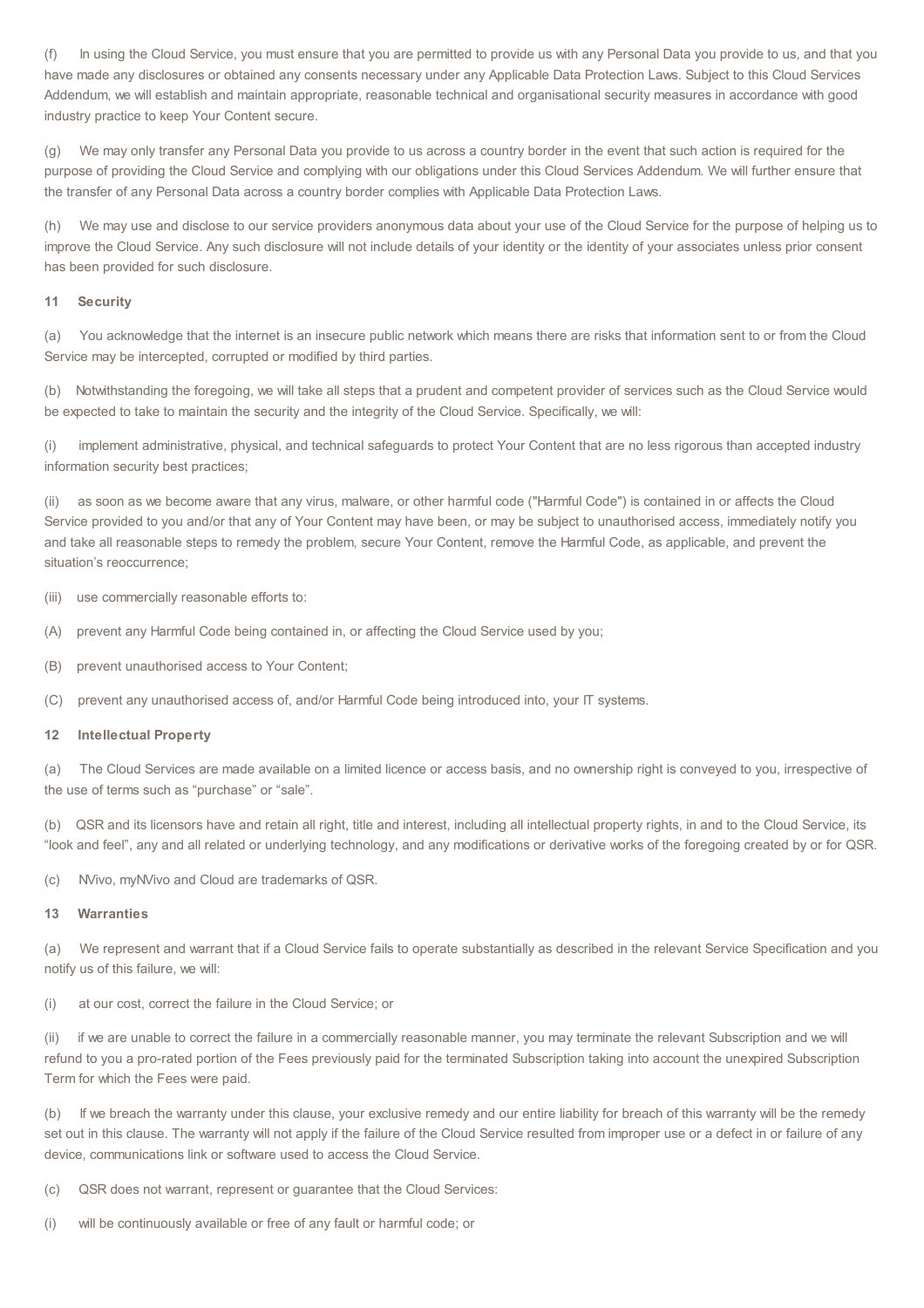(ii) are suitable for your purposes or business.

(d)... If any guarantee, warranty, term or condition is implied or imposed in relation to this Cloud Services Addendum under the Australian Consumer Law or any other applicable legislation and cannot be excluded (a "Non-Excludable Provision"), and QSR is able to limit your remedy for a breach of the Non-Excludable Provision, then QSR's liability for breach of the Non-Excludable Provision is limited to the resupply of the Cloud Services or the cost of having Cloud Services supplied, at QSR's election.

#### **14 Confidentiality**

(a) Each Party (the "Receiving Party") may only use the Confidential Information disclosed or revealed by the other Party (the "Disclosing Party") for the purposes of performing its obligations or exercising its rights under this Cloud Services Addendum and must keep such Confidential Information confidential.

(b) For purposes of this Addendum, "Confidential Information" means any information of whatever kind disclosed or revealed by the Disclosing Party to the Receiving Party under or in relation to this Cloud Services Addendum that:

(i) is by its nature confidential;

- (ii) is designated by the Disclosing Party as confidential; or
- (iii) the Receiving Party knows or reasonably ought to know is confidential;

including:

- (iv) where we are the Disclosing Party, any part of the Cloud Service that is not otherwise publicly available; and
- (v) where you are the Disclosing Party, any of Your Content entered or uploaded to the Cloud Service;

but does not include information that:

- (vi) is published or has otherwise entered the public domain without a breach of this Cloud Services Addendum;
- (vii) is obtained from a third-party who has no obligation of confidentiality to the Disclosing Party; or
- (viii) is independently developed or obtained without breach of this Cloud Services Addendum.
- (c) The Receiving Party may disclose the Confidential Information of the Disclosing Party:

(i) to those members, directors, employees, agents, contractors, representatives and/or advisors of the Receiving Party .......... ("Representatives") reasonably requiring it on a need-to-know basis, provided that the Receiving Party ensures that such Representatives keep such Confidential Information confidential in accordance with this clause 14(c);

- (ii) to the extent required by law; or
- (iii) with the prior written consent of the Disclosing Party.
- (d) We may refer to the fact that you are a client of ours and a user of the Cloud Service in marketing and promotional materials.

#### **15 Term and Termination**

(a) For purposes of this clause 15:

"Insolvency Event" means in relation to either Party, any one or more of the following events or circumstances occurring in relation to such Party (or any person comprising such Party): being in liquidation or provisional liquidation or under administration; having a controller or analogous person appointed to it or any of its property; being unable to pay its debts or being otherwise insolvent; entering into a compromise or arrangement with, or assignment for the benefit of, any of its members or creditors; and any analogous event or circumstance under the laws of any jurisdiction.

(b) Either Party may terminate this Cloud Services Addendum by notifying the other accordingly:

(i) where the other Party materially breaches this Cloud Services Addendum, and fails to remedy that breach within 30 days of receiving notice of the breach; or

(ii) where the other Party suffers an Insolvency Event.

(c) If this Cloud Services Addendum is terminated in accordance with this clause 15, you must pay us the Fees for any Cloud Services performed and/or provided to you up to and until the date of termination, whether or not an invoice has been issued for those services as at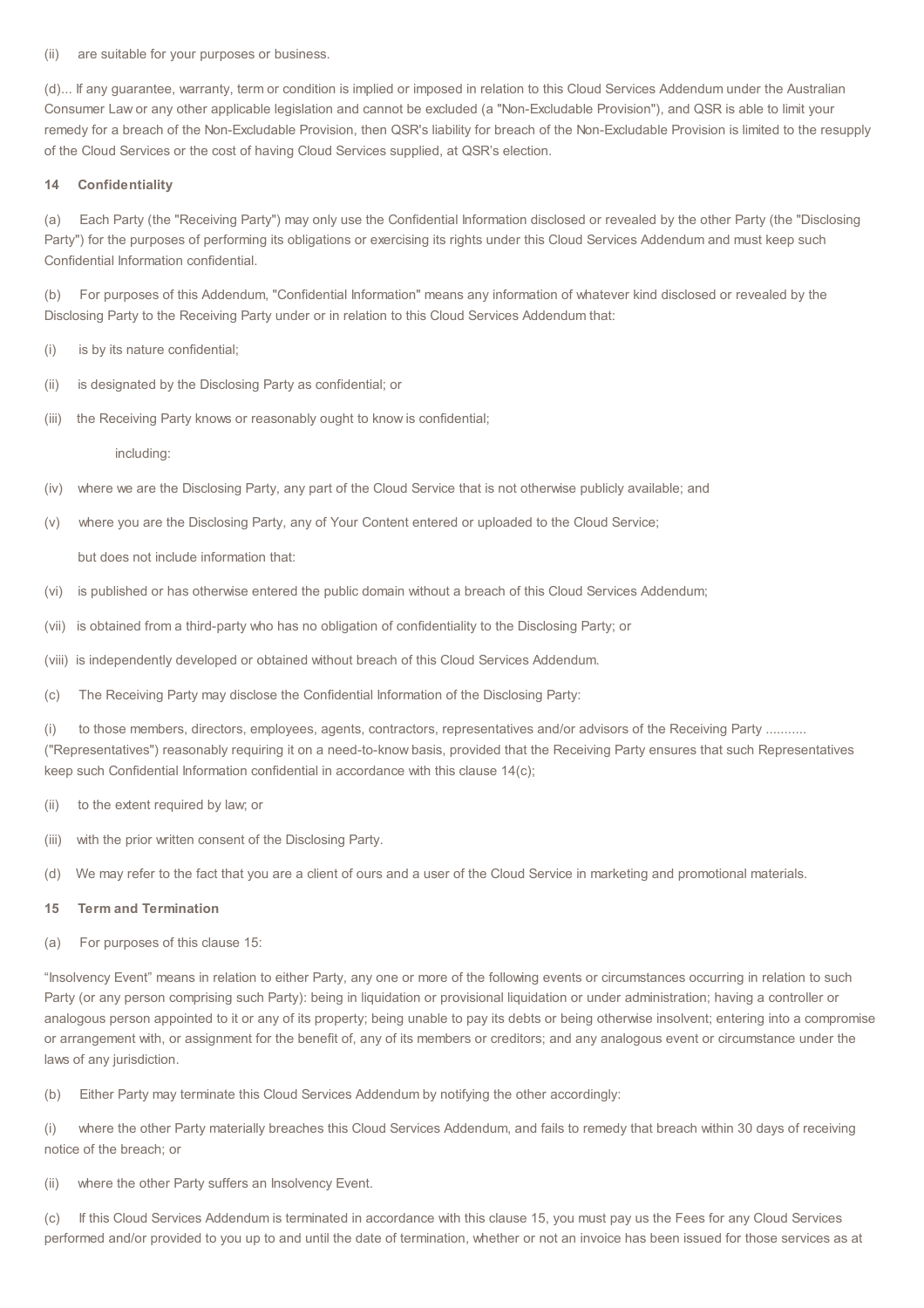the date of termination.

(d) Upon expiry or termination of this Cloud Services Addendum, we will either (at our option):

(i) provide to you; or

(ii) make available for your download for a period of 30 days following termination,

all of Your Content in machine readable format, that is stored at that time on the NVivo™ Cloud Platform. After having done so, we may delete any of Your Content.

(e) If this Cloud Services Addendum expires or is terminated for any reason, the rights and licences provided to you under this Cloud Services Addendum will cease immediately.

(f) If a Party exercises a right of termination of this Cloud Services Addendum, this Cloud Services Addendum terminates in its entirety for all Parties.

#### **16 Limitation of Liability**

(a) To the maximum extent permitted by law:

(i) neither Party (nor its suppliers) will be liable to the other for any indirect, special, incidental or consequential loss or damage or damages for loss of profits, goodwill, revenue, savings or opportunity or for loss of use, lost or inaccurate data, failure of security mechanisms, interruption of business or costs of delay arising under or in connection with this agreement or its subject matter, whether in contract, tort (including negligence), in equity or under statute, even if informed of the possibility of such damages in advance;

(ii) except as provided for at clause 16 (a) (iv) below and for a Party's liability under or in connection with clause 8(b) or in connection with an infringement of any intellectual property rights of the other Party or its licensors, each Party's maximum aggregate liability for all claims under or in connection with this agreement or its subject matter arising in each consecutive 12 month period commencing on the date of first use of the subscription services is limited to an amount equal to the fees payable by you under this agreement in respect of such 12 month period, provided that any obligation to pay outstanding fees or to refund prepaid fees will not be considered for the purposes of this limitation on liability; and

(iii) to the maximum extent permitted by law, no suppliers of any third-party components included in the products will be liable to you for any damages whatsoever.

(iv) Notwithstanding any provision in this clause 16, to the extent QSR may have access to the Customer's Confidential Information or may have control or access to Customer's systems, or in respect of any breach of QSR's obligations under clause 10 or the Data Protection Addendum, QSR shall maintain Network Security & Privacy Liability (Cyber) insurance coverage of not less than USD \$5,000,000 per claim and cover all sums up to that amount that the Customer shall be legally obligated to pay because of claims alleging a security failure (including but not limited to failure of a computer system, unauthorised access / use of a computer system, virus transmission, denial of service, physical theft of hardware) or a privacy event (including but not limited to failure to protect the Customer's Confidential Information and Personal Data); where such failure is due to a breach by QSR of its obligations under this Addendum . Coverage shall include cost to provide notification and credit monitoring to affected or potentially affected persons. Coverage for occurrences during the performance of the Cloud Services shall be maintained in full force and effect for a period of at least three (3) years following the termination of the Cloud Services. This insurance shall include Customer and its subsidiaries, agents, officers, directors, and employees as additional insured parties.

(b) A Party's liability under this Cloud Services Addendum will be reduced to the extent that the other Party's acts or omissions (or, unless otherwise stated in this Cloud Services Addendum, those of a third-party) contribute to or cause the loss or liability.

(c) The Parties agree that the limitations specified in this clause 16 (Limitation of Liability) will survive and apply even if any limited remedy specified in this Cloud Services Addendum is found to have failed of its essential purpose.

#### **17 Dispute Resolution**

(a) If a dispute arises out of or relates to this Cloud Services Addendum, a Party may not commence any court proceedings relating to the dispute unless it complies with this clause 17 (Dispute Resolution), except where a Party seeks urgent interlocutory relief.

(b) A Party claiming that a dispute has arisen under or in relation to this Cloud Services Addendum must give written notice to the other Party specifying the nature of the dispute. On receipt of that notice by that other Party, the Parties must endeavour in good faith to resolve the dispute expeditiously using mediation in accordance with the mediation rules of the International Institute for Conflict Prevention and Resolution. If the dispute is not resolved within 15 days after the mediator is appointed, or at any other time that the Parties agree to in writing, the mediation ceases and either Party may commence legal proceedings in relation to the dispute.